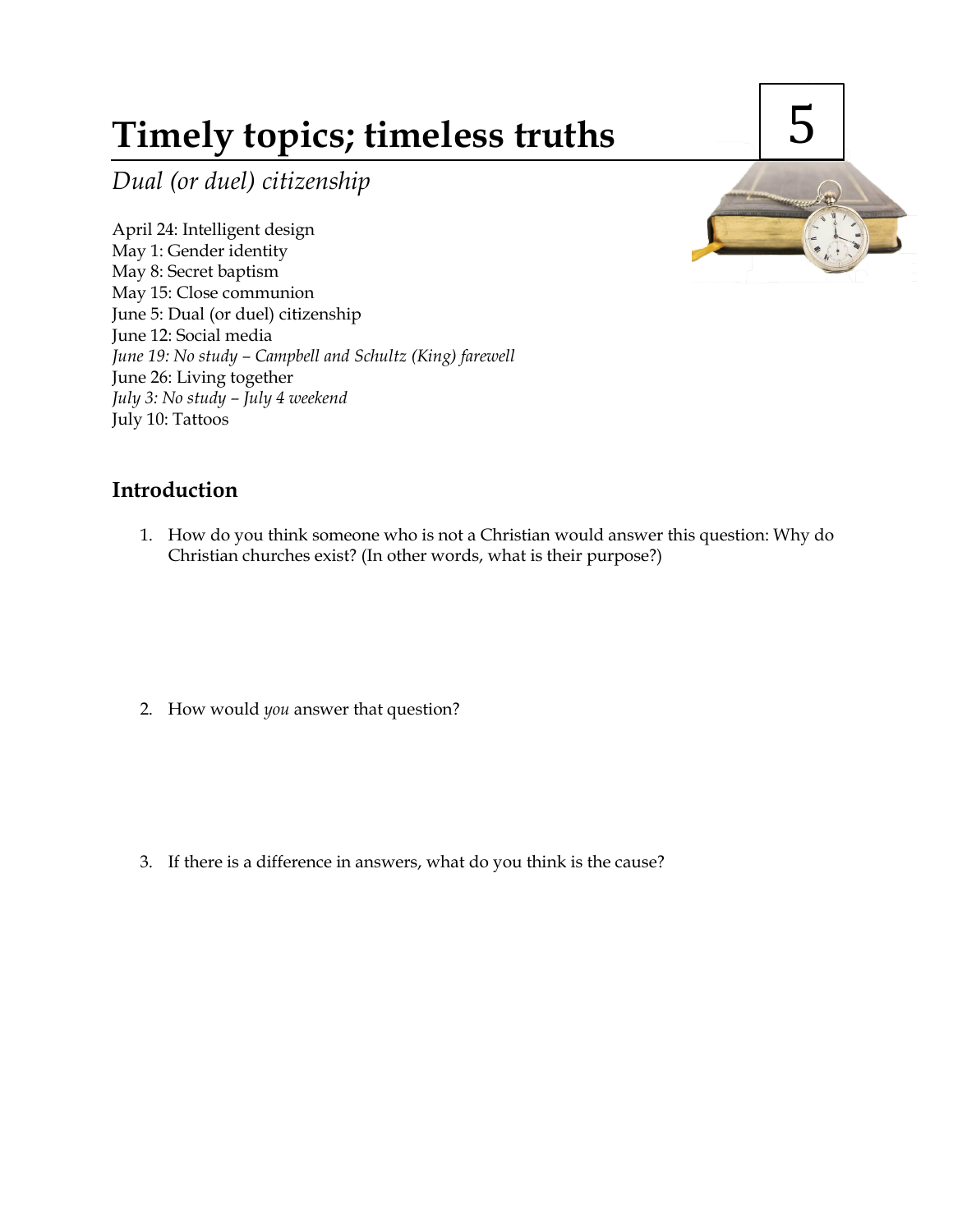# **The jurisdiction, purpose, and tools of the Church**

### **Luke 17:21**

Nor will people say, 'Look, here it is!' or 'Look, there it is!' because the kingdom of God is within you.

1. With what aspect of our lives is the church concerned?

#### **Romans 3:20**

For this reason, no one will be declared righteous in his sight by works of the law, for through the law we become aware of sin.

#### **Mark 16:15,16**

He said to them, "Go into all the world and preach the gospel to all creation. Whoever believes and is baptized will be saved, but whoever does not believe will be condemned."

2. What goal does the church seek to achieve with its concern?

#### **Psalm 19:7**

The law of the LORD is perfect. It revives the soul. The testimony of the LORD is trustworthy. It gives wisdom to the inexperienced.

3. As the church preaches God's law with the goal of leading sinners to repentance, on what will that law be based?

#### **Hebrews 4:12**

For the word of God is living and active, sharper than any double-edged sword. It penetrates even to the point of dividing soul and spirit, joints and marrow, even being able to judge the ideas and thoughts of the heart.

4. As the church carries out its mission of leading sinners to repentance and then leading repentant sinners to their Savior, what tools has God given it?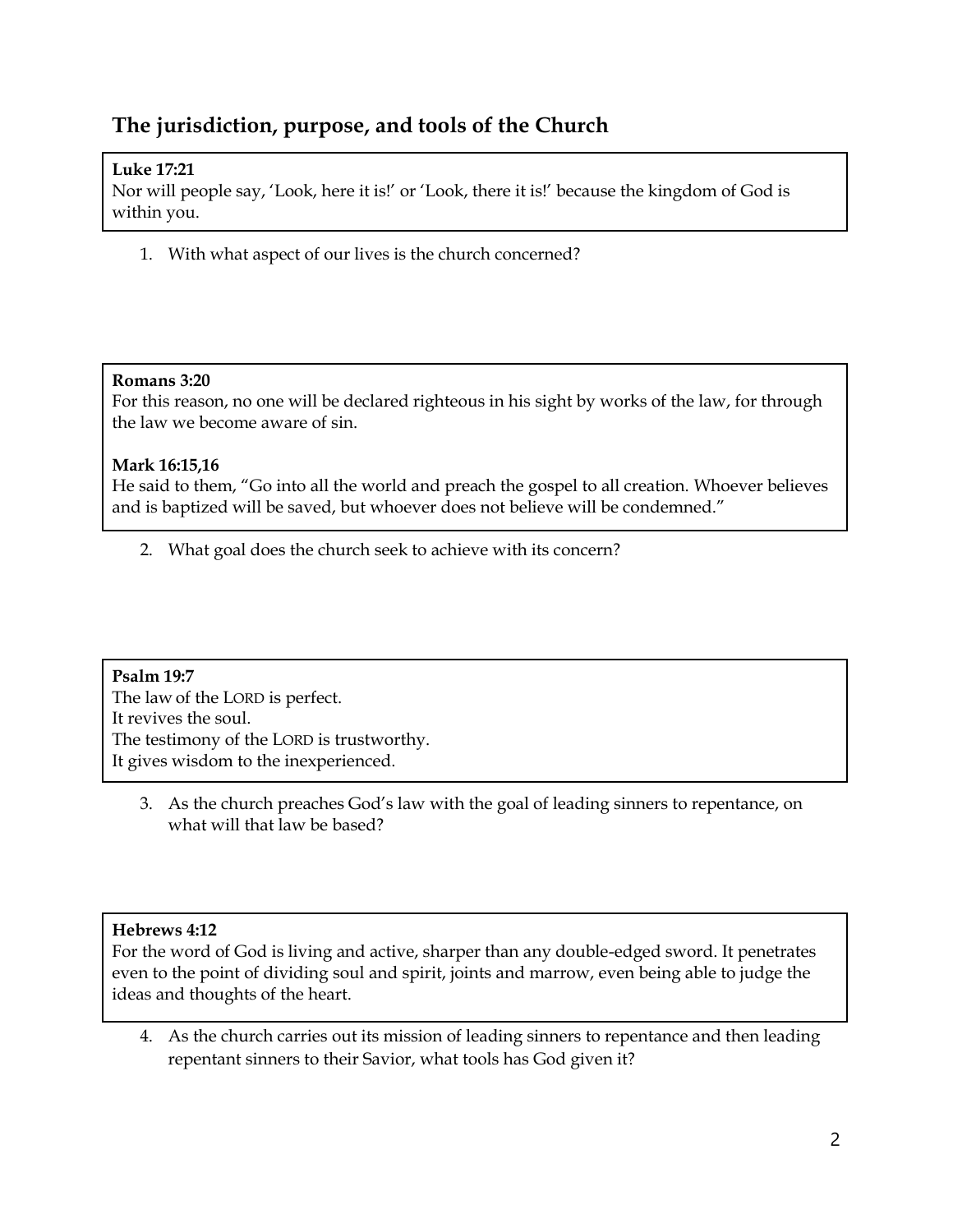# **The jurisdiction, purpose, and tools of the civil government**

## **1 Peter 2:13,14**

Submit to every human authority because of the Lord, whether to the king as the supreme authority or to governors as those who have been sent by him to punish those who do what is wrong and to praise those who do what is right.

1. With what aspect of our lives is the civil government concerned?

## **1 Timothy 2:1,2**

First of all, then, I urge that petitions, prayers, intercessions, and thanksgivings be made for all people, for kings and all those who are in authority, in order that we might live a quiet and peaceful life in all godliness and dignity.

2. What goal is civil government seeking to achieve with its concern?

## **Romans 2:14,15**

In fact, whenever Gentiles, who do not have the law, do by nature what the law requires—even though they do not have the law—they are a law for themselves. They demonstrate the work of the law that is written in their hearts, since their conscience also bears witness as their thoughts go back and forth, at times accusing or at times even defending them.

3. As government regulates behavior by passing laws, on what will those laws be based?

#### **Romans 13:3,4**

For rulers are not a terror to good conduct, but to evil. Would you like to have no fear of the one in authority? Do what is good, and you will receive praise from him, because he is God's servant for your benefit. But if you do wrong, be afraid, because he does not carry the sword without reason. He is God's servant, a punisher to bring wrath on the wrongdoer.

4. As government regulates behavior by enforcing those laws, what tool has it been given by God?